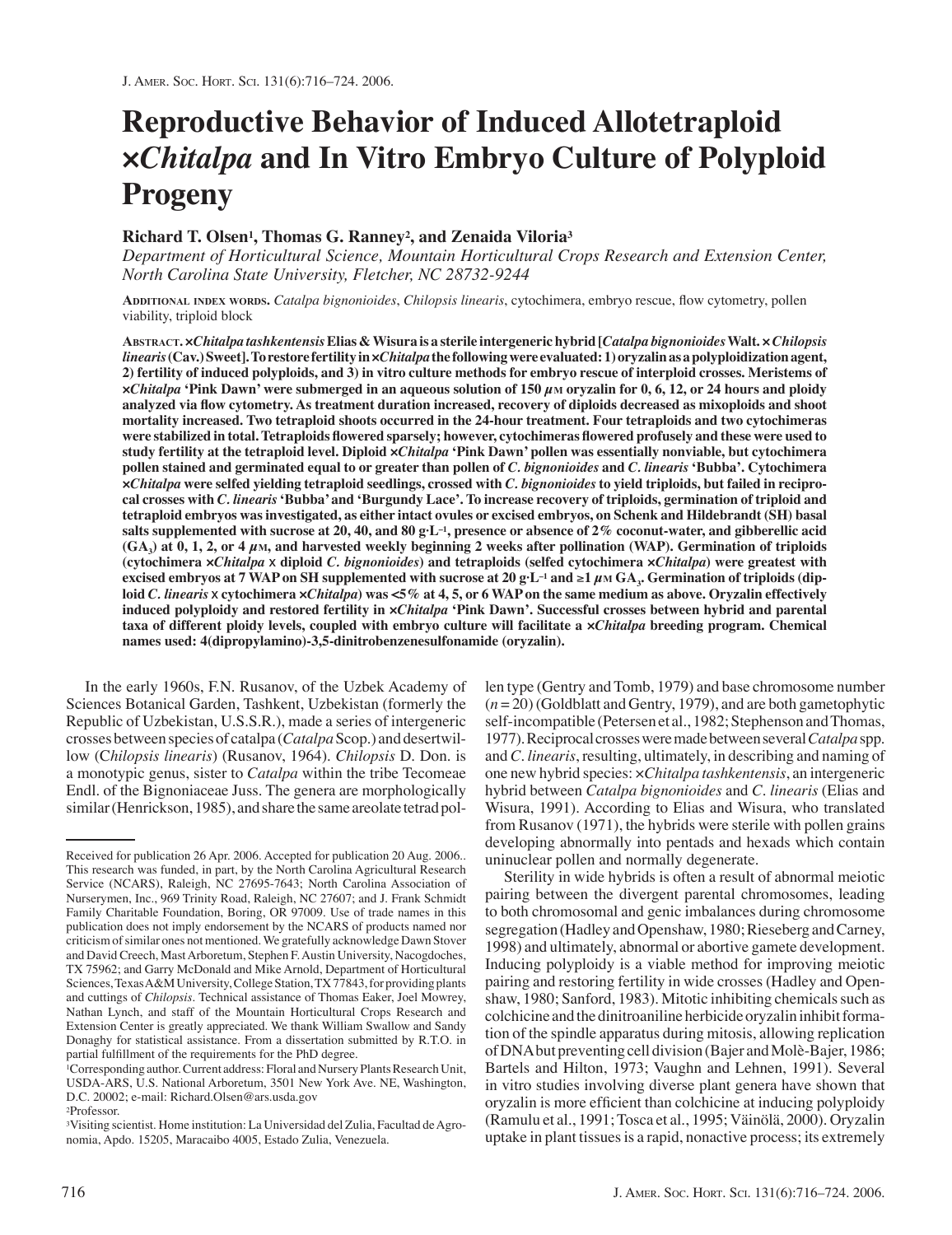lipophilic nature facilitates passive absorption and diffusion into lipid components of cellular membranes with little translocation (Upadhyaya and Noodèn, 1977, 1980). In actively dividing cells, oryzalin binds to tubulin heterodimers, preventing polymerization of both mitotic spindles and cortical microtubules, thus leading to polyploid cells (Morejohn et al., 1987; Vaughn and Lehnen, 1991).

Induction of polyploidy in interspecific or intergeneric hybrids results in duplication of the two genomes present in the hybrid and formation of an allopolyploid. The degree of fertility in the ensuing allopolyploid is related to the amount of divergence between the genomes of the parental taxa and the degree of homologous vs. homoeologous pairing (Gottschalk, 1978; Levin, 2002). Meiotic pairing may or may not be fully restored in allopolyploids; however, they normally exhibit improved fertility over the original wide hybrid. This allows for continued introgression of desired genes into the cultivated gene pool. The technique has been used for the overall genetic improvement of a number of important agronomic crops, such as cotton [*Gossypium* L. (Brubaker et al., 1999)], sunflowers [*Helianthus* L. (Jan and Chandler, 1989)], and various small fruit crops (Sanford, 1983), but only a few ornamental nursery crops, a notable exception being roses [*Rosa* L. (Ma et al., 1997)]. For cultivated crops where germplasm encompasses several ploidy levels, such as potato [*Solanum tuberosum* L. (Jackson and Hanneman, 1999)], cotton (Brubaker et al., 1999), and roses (Cole and Melton, 1986; Ma et al., 1997), inducing polyploids not only restores fertility, but facilitates hybridization with other taxa at the same ploidy level (intraploid). For predominantly diploid crops, the increase in ploidy may represent a hindrance as backcrosses to desirable parental taxa involve crossing between ploidy levels (interploid). The success of interploid crosses depends, in part, on the maternal : paternal genomic ratio in the developing endosperm, with crosses that violate a 2:1 maternal : paternal ratio often resulting in abnormal or abortive embryos according to the endosperm balance number theory (EBN) (Carputo et al., 1999; Johnston et al., 1980; Sanford, 1983).

Although fertile interspecific hybrids have been reported in catalpa (Jones and Filley, 1920; Sargent, 1889; Smith, 1941), the intergeneric hybrid between*Chilopsis* and*Catalpa*, ×*C. tashkentensis*, is sterile (Elias and Wisura, 1991). Sterility of the bi-generic cross prevents use of the hybrid in breeding programs to further combine desirable traits such as improved disease resistance, greater cold hardiness, and novel flower and foliage characteristics. Therefore, to initiate a breeding program for ×*Chitalpa* our objectives were to 1) evaluate the efficacy of oryzalin to induce polyploidy in vegetative meristems of ×*Chitalpa*, 2) evaluate fertility and crossability of induced allotetraploids, and 3) develop in vitro methods for recovering progeny from interploid crosses between ×*Chitalpa, C. bignonioides,* and *C. linearis*.

## **Materials and Methods**

**INDUCING POLYPLOIDY.** Thirty-two plants of ×*C. tashkentenis* 'Pink Dawn' growing in 1-L containers were selected from stock material growing at the Mountain Horticultural Crops Research Station (MHCREC), Fletcher, N.C., in June 2002. Plants were grown in a substrate of 3 pine bark : 1 peat (by volume) amended with 2.8 kg·m<sup>-3</sup> dolomitic limestone and 0.5 kg·m<sup>-3</sup> Micromax micronutrients (The Scotts Co., Marysville, Ohio). Plants were transported to the laboratory and each plant was pruned to three actively growing shoots and terminal leaves removed to expose

apical meristems. Apical meristems were submerged in beakers containing a saturated aqueous solution of 150 *μ*M oryzalin [0.004% v/v Surflan® (Dow AgroSciences, Indianapolis)] for one of four treatment durations: 0, 6, 12, or 24 h. After treatment, plants were moved to the greenhouse, repotted into 7.6-L containers with the same substrate, and top-dressed with 20 g/container 17N–7.4P–14.1K Multicote controlled-release fertilizer (Vicksburg Chemical Co., Vicksburg, Miss.).

After growth resumed, DNA content and ploidy levels were determined via flow cytometry (de Laat et al., 1987; Doležel, 1991; Galbraith et al., 1983). Nuclei isolation and staining followed the protocols provided by Partec (Partec GmbH, Münster, Germany). Approximately 0.5 cm2 of newly expanded leaf tissue was chopped with a double-sided razor blade in a petri dish containing 400 *μ*L of extraction buffer (CyStain UV Precise P; Partec). The suspension was filtered through 50-μm nylon mesh and nuclei were stained using 1.6 mL staining buffer containing 4',6-diamidino-2-phenylindole (DAPI) (CyStain UV Precise P). The suspension was analyzed using a flow cytometer with fluorescence excitation provided by a mercury arc lamp (PA-I Ploidy Analyzer, Partec). The mean fluorescence of each sample was compared with diploid ×*C. tashkentenis* 'Pink Dawn' and an internal standard with a known nuclear DNA content (2C) [*Pisum sativum* L. 'Ctirad', 2C = 9.09 pg; (Doležel et al., 1998)]. A minimum of 4500 nuclei were analyzed to calculate the ratio of sample peak to the internal standard for determining nuclear DNA content  $[2C$  pg = (sample peak/internal standard peak)  $\times$ 9.09 pg]. Sample ploidy levels were calculated by dividing sample nuclear DNA content by that of diploid ×*C. tashkentenis* 'Pink Dawn' [ploidy = sample 2C pg/ 2C ×*C. tashkentenis*'Pink Dawn' pg]. Peaks used for calculating nuclear DNA content and ploidy levels had coefficients of variation (CVs)  $\leq 8\%$ .

The experimental design was completely randomized with eight single-plant replicates and three sub-samples (shoots) per plant. Oryzalin efficacy was analyzed using nonlinear and linear regression (PROC NLIN and PROC GLM, SAS version 8.02; SAS Institute Inc., Cary, N.C.). After initial treatments and testing, mixoploids and tetraploids were cut back to the point of treatment, forcing new shoots from axillary buds. Ploidy levels for new shoots were determined to chart the stability of the original mixoploids or tetraploids. This cycle was repeated. Shoots were considered stabilized when every leaf on a stem and subsequent shoots that arose from the axils exhibited the same ploidy level. Stem cuttings from stabilized shoots were rooted and grown in a greenhouse under the same conditions as the original plants.

**POLLEN** VIABILITY. Diploid  $(2x)$ , cytochimera  $(2x + 4x)$  and tetraploid (4*x*) ×*C. tashkentenis* 'Pink Dawn', identified from oryzalin treatments, were grown along with *C. linearis* 'Bubba' to flowering in greenhouses at MHCREC. All pollen for viability tests were collected at anthesis from greenhouse plants with the exception of *C. bignonioides*, which was collected from naturalized trees growing near the research station. Pollen viability was quantified using pollen staining and pollen germination tests conducted during 2003 and repeated in 2004. Pollen grains were treated using Müntzing's stain, 1 acetocarmine (1%) : 1 glycerol, for 3 h. Stained pollen grains were scored as viable. Pollen germination was quantified utilizing spot tests with Brewbaker-Kwack media (Brewbaker and Kwack, 1963) supplemented with sucrose. A 100-*μ*L drop of media was placed in the bottom of a 5-mL petri dish and a dehisced anther swirled in the drop to release pollen grains. A moistened piece of filter paper was placed in the lid of the petri dish, and the petri dish covered and incubated at room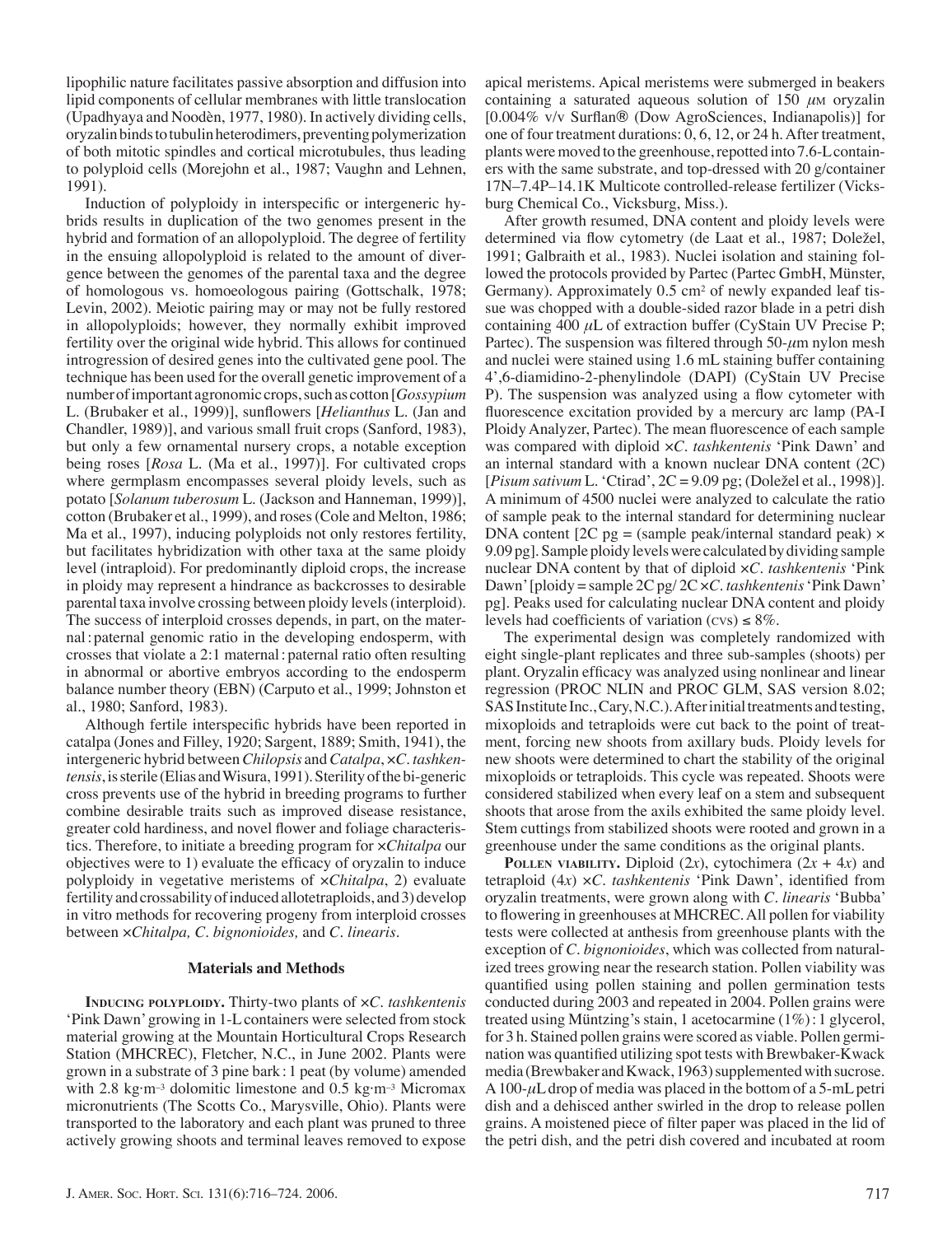temperature (23 °C). Pollen grains with pollen tubes greater than one-half the diameter of the pollen grain after 8 h were scored as germinated. In 2003, consistent pollen germination occurred at 10% sucrose. In 2004, pollen germination was sporadic at 10%, so sucrose concentration was increased to 15%. Pollen staining and germination were observed using a compound light microscope (Micromaster; Fisher Scientific, Pittsburgh) under  $\times 100$ and ×400 magnifications. Each pollen replicate contained eight subsamples, with ≥100 pollen grains. Each test was a completely randomized design with 2 replicates (years) × 4 treatments (taxa) × 8 subsamples. Data were analyzed using PROC GLM (SAS) and means compared using Tukey's honestly significant difference test with the experimentwise Type I error rate controlled at  $\alpha = 0.05$ .

**CROSSABILITY STUDIES.** Female fertility was assessed using the same plant material as for the pollen viability tests, with the addition of *C. linearis* 'Burgundy Lace'. For all crosses, flowers were emasculated prior to anthesis. Stamens were collected, dried overnight at 5 °C using indicator Drierite (Drierite, Xenia, Ohio), and stored at 5 °C for use in subsequent crosses. Stigmas were receptive to pollen when stigma lobes separated, generally the afternoon after emasculation. Pollen was applied to stigmas using fine brushes. *Catalpa* spp. and *C. linearis* stigmas are haptonastic, and close permanently when pollinated with viable pollen grains (Newcombe, 1922; Petersen et al., 1982); ×*Chitalpa* stigmas responded in a similar manner (personal observation). The number of pollinations varied depending on the availability of flowers on female parents. Percent fruit set, average seed per fruit, and seed germination were recorded for each cross. All seed were counted at maturity, even seeds that appeared to contain aborted embryos, so as to elucidate triploid blocks. Seeds were surface-sown on a substrate of 1 peat : 1 vermiculite (by volume) in flats and misted regularly until germination occurred in 1 to 4 weeks. Crosses were conducted in the greenhouses during each growing season from 2003–05.

**IN VITRO OVULE AND EMBRYO RESCUE.** During summers 2004 and 2005, a series of experiments were designed using the above crosses to investigate optimal timing and medium components for ovule and embryo culture of ×*Chitalpa* hybrids to facilitate recovery of triploids (3*x*). Fruit collection and sterilization were the same for each experiment. Fruit were removed and brought to the laboratory, washed in dish-soap and water, stirring frequently for 5 to 10 min. Fruit were rinsed with running water and transferred to 70% ethanol for 2 min, rinsed with sterile distilled water, and further sterilized by submersion in a solution of 1.05% sodium hypochlorite with 2 to 3 drops of polyethylene-20-sorbitan monolaurate (Tween 20; Fisher Scientific, Fair Lawn, N.J.) for 30 min. Fruit were rinsed three times with sterile distilled water and ovules and embryos excised under aseptic conditions. Fruit collection and sterilization were the same for each experiment. The basic medium for each experiment included Schenk and Hildebrandt (SH) salts (S6765; Sigma-Aldrich Co., St. Louis) and vitamins (Beyl, 2000), pH adjusted to 5.7 prior to autoclaving, and solidified with agar at  $7 g \cdot L^{-1}$  (A6686; Sigma-Aldrich). Twenty-five-millimeter petri dishes were used with  $\sim$ 15 mL of medium added to each dish. Cultures were maintained at 25 °C under a 16-h photoperiod of 75*μ*mol·s–1·m–2 photosynthetic active radiation (*PAR*) provided by cool-white fluorescent lamps.

**EXPT. 1.** To test the effects of harvest date and the medium supplements coconut-water and sucrose on germination of triploid (3*x*) and tetraploid (4*x*) embryos, fruit were collected at 2, 3, 4, 5, or 6 weeks after pollination (WAP) from (×*C. tashkentenis* 2*x* + 4*x*) x *C. bignonioides* 2*x* and selfed ×*C. tashkentenis* 2*x* + 4*x*, respectively. Intact ovules were excised and plated in petri dishes containing SH medium, with or without coconut-water (2%) (C-5915; Sigma-Aldrich), and one of three sucrose concentrations  $(20, 40, \text{ or } 80 \text{ g} \cdot L^{-1})$ . Experimental design was a split plot with  $2$  (ploidy)  $\times$  2 (coconut-water)  $\times$  3 (sucrose) factorial main plot with WAP as the subplot, and five replicates (petri dishes) with six subsamples (ovules) per replicate and treatment combination. Germination percentage for each treatment combination was recorded 6 weeks after plating.

**EXPT. 2.** At 6 WAP, expanding embryos were apparent with the naked eye, so a new study was initiated to investigate the effect of coconut-water and sucrose concentration on excised embryos at this single harvest date. Embryos were harvested from the same crosses and factorial treatment combinations as in Expt. 1, but with four replicates. Embryo germination was recorded 6 weeks after plating.

**EXPT.** 3. The effect of  $GA_3$  in promoting germination of embryos was tested using embryos from both crosses at 7 WAP. Embryos were excised and plated in SH medium supplemented with sucrose at 20 g·L<sup>-1</sup> and 0, 1, 2, or 4  $\mu$ M GA<sub>3</sub>. The GA<sub>3</sub> treatment consisted of six replicates (petri dishes) with six subsamples (embryos) per dish. Embryo germination was recorded 4 weeks after plating.

**EXPT. 4.** To test the effect of harvest date on in vitro germination of 3*x* embryos from  $2x \times (2x + 4x)$  cross, fruit were collected at 3, 4, 5, 6, or 7 WAP from *C. linearis* 'Bubba' and 'Burgundy Lace' as 2*x* female parents and cytochimeric ×*C. tashkentenis*  $(2x + 4x)$  as the male parent. Ovules were excised, torn in half longitudinally to expose the developing embryo, and plated on SH medium supplemented with sucrose at 20 g·L<sup>-1</sup> and 1  $\mu$ M  $GA<sub>3</sub>$ . For each harvest date there were six replicates (petri dishes) with eight subsamples (embryos) per replicate. Percentages of embryos producing callus and germinating were recorded 6 weeks after plating. Callus production was recorded in this experiment to note which treatments to pursue in future studies of somatic embryogenesis or shoot organogenesis from 3*x* embryonic callus. Data for each ovule and embryo culture experiment were analyzed separately according to individual experimental designs using PROC ANOVA (SAS) with the appropriate error term for F tests.

## **Results**

**INDUCING POLYPLOIDY.** Duration of oryzalin treatment had a significant effect on the percentage of diploids, mixoploids, and mortality of shoot meristems (Fig. 1). As treatment duration increased, the percentage of diploids decreased exponentially. Reduction in diploid shoots was concurrent with an increase in both mixoploids and shoot mortality. The percentage of mixoploids demonstrated a quadratic response, increasing up to the 12-h treatment. In the 24-h treatment, decreases in percent diploid and mixoploid shoots were the result of increases in shoot mortality and induction of two tetraploid shoots. The absence of tetraploid shoots in treatments other than the 24-h duration precluded regression analysis and *t* tests for comparing this treatment with all other durations.

Flow cytometry provided a rapid and reliable screen for determining ploidy levels of treated shoots (Fig. 2A–B and D). DNA content for diploid  $(2n = 2x = 20)$  and tetraploid  $(2n = 4x)$  $= 40$ ) ×*C. tashkentensis* were  $2.27 \pm 0.2$  pg and  $4.59 \pm 0.2$  pg, respectively. Of the original 96 shoots treated, 34% (33 of 96)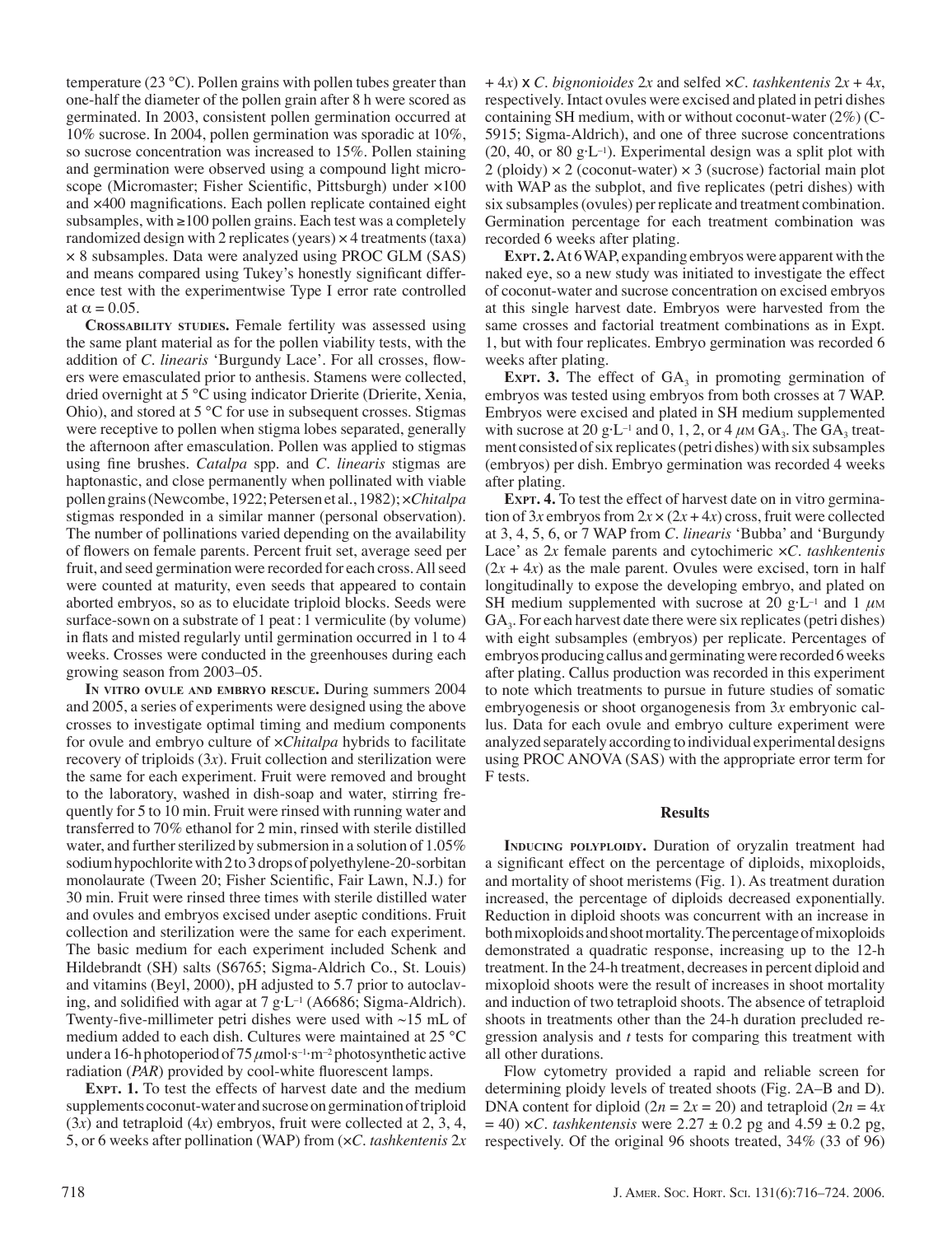

Fig. 1. Efficacy of a 150 μM oryzalin solution for inducing polyploidy in actively growing shoot meristems of ×*Chitalpa tashkentensis* 'Pink Dawn'. Symbols represent mean percentage of diploid  $($ <sup>o</sup>), mixoploid  $($  $)$  and tetraploid  $($ <sup>v</sup>) shoots and shoot mortality  $(\nabla)$  as a function of treatment duration  $\pm 1$  SE. Solid lines represent curves fitted using linear and nonlinear regression analysis: diploids ( $\bullet$ ) = 12.0 + 88.17<sup>[-0.29 (duration)], F value = 56.14, *P* < 0.0001; mixoploid</sup>  $(\bar{z}) = 9.26$  (duration) – 0.32 (duration)<sup>2</sup>,  $r^2 = 0.79$ ; dead shoots  $(\nabla) = 37.57$ (duration)/(2.52 + duration), F value =  $19.28$ ,  $P < 0.0001$ . Two solid tetraploids  $(\blacktriangledown)$  were found at the 24-h treatment, which was not sufficient for proper regression analysis. Each treatment consisted of eight single-plant replicates and three subsamples (shoots) per replicate.



Fig. 2. Flow cytometry histograms of ×*Chitalpa tashkentensis* (**A**) diploid, (**B**) cytochimera, (**C**) triploid, and (**D**) tetraploid plants. Relative DNA content and ploidy levels were calculated from the ratio of sample peaks to that of the internal standard, pea (*Pisum sativum* 'Ctirad', 2C DNA content = 9.09 pg). Mode of diploid (**A**)  $2x$  peak = 35,  $G_2 = 67$ , pea = 136; cytochimera (**B**)  $2x$ peak = 38, 4*x* peak = 77, pea = 149; triploid (**C**) 3*x* peak = 62, pea = 150; and tetraploid (**D**)  $4x$  peak = 80, pea = 158. Peaks beyond fluorescent channel 200 represent cell cycling  $(G_2)$  and sticky nuclei of the internal standard. Extracted nuclei were stained using 4´,6-diamidino-2-phenylindole (DAPI).

were mixoploids and 2% (2 of 96) were tetraploids. These shoots were cut back to recover additional tetraploids from mixoploids or to ensure stability of non-chimeric tetraploids. After removing terminal shoots, new axillary shoots were screened for ploidy level. Of the original mixoploids, 45% (15 of 33) reverted back to diploids, 45% (15 of 33) remained mixoploid, and 9% (3 of 33) stabilized to tetraploids (data not shown). Of the two shoots identified as non-chimeric tetraploids from the original 24-h treatment, one reverted to the diploid state. The remaining mixoploids and tetraploids were cut back a second time, again, in an effort to further isolate stable tetraploid shoots. After the second cut, 40% (6 of 15) of the mixoploids reverted to diploid shoots. However, a similar percent of shoots stabilized to tetraploids as in the first cut,  $13\%$  (2 of 15). One of the three tetraploids from the first cut-back reverted to a mixoploid and thus must have contained a few diploid cells. Ultimately, four shoots of the original treated meristems stabilized to tetraploid shoots: three stabilized from mixoploids and one induced directly from a diploid to a tetraploid (Fig. 2D). Of the remaining mixoploids, two stabilized as cytochimeras  $(2x+4x)$  (Fig. 2B). Flow cytometry of stamens and petals of the cytochimeras indicated these tissues maintained the cytochimeric condition of the shoots  $(2x+4x)$ . Likewise, dehiscing anthers contained copious, bright yellow pollen, suggesting the L-II histogenic layer was tetraploid in these cytochimeras.

POLLEN VIABILITY. Induced tetraploid plants flowered sporadically, so the stable cytochimeras, which flowered regularly, were used for pollen viability tests. There was a significant interaction between year and pollen germination (F value  $= 2.51$ ;  $P = 0.052$ ) as a result of moderate increases in pollen germination for all taxa except 2*x* ×*Chitalpa* in 2004 with 15% sucrose (data not shown). The random effect of year is not repeatable, and since rankings of germination percentages between taxa did not change, the data for the 2 years were combined for analysis of variance (ANOVA)  $[PROC GLM, TEST h = taxa e = year (treatment)].$  There was a significant effect due to taxa on pollen staining (F value =  $16503$ ;  $P < 0.0001$ ) and pollen germination (F value =  $43.8; P = 0.0016$ ). Pollen of diploid ×*C. tashkentenis* 'Pink Dawn' was essentially nonviable, with almost zero percent pollen staining and germination (Table 1). Pollen of cytochimera ×*C. tashkentenis* 'Pink Dawn' were highly viable, staining and germinating equal to, or greater than, the representative parental taxa*C. bignonioides* and *C. linearis* 'Bubba' (Table 1).

**CROSSABILITY STUDIES.** Controlled crosses from 2003–05 and resultant fruit set, average seed per fruit, and percent seed germination are presented in Table 2. Diploid ×*C. tashkentenis* 'Pink

Table 1. Pollen viability tests for diploid  $(2x)$  and cytochimeric  $(2x + 4x)$ ×*Chitalpa tashkentensis* 'Pink Dawn' and representative diploid parental taxa, *Catalpa bignonioides* and *Chilopsis linearis* 'Bubba'.

|                               | Pollen viability tests <sup>z</sup> |                   |                   |
|-------------------------------|-------------------------------------|-------------------|-------------------|
|                               |                                     | Staining          | Germination       |
| Taxa                          | Ploidy                              | (%)               | (%)               |
| C. bignonioides               | 2x                                  | 98.0a             | 62.3 <sub>b</sub> |
| C. linearis 'Bubba'           | 2x                                  | 94.9 <sub>b</sub> | 73.8 ab           |
| xC. tashkentensis 'Pink Dawn' | 2x                                  | 0.8c              | 0.04c             |
| xC. tashkentensis 'Pink Dawn' | $2x + 4x$                           | 98.6 a            | 65.9a             |

 $z$ Means are  $n = 2$  with eight subsamples per replicate and 100 pollen grains counted per subsample for each test.

*y*Mean separation within columns by Tukey's  $HSD_{0.05}$ .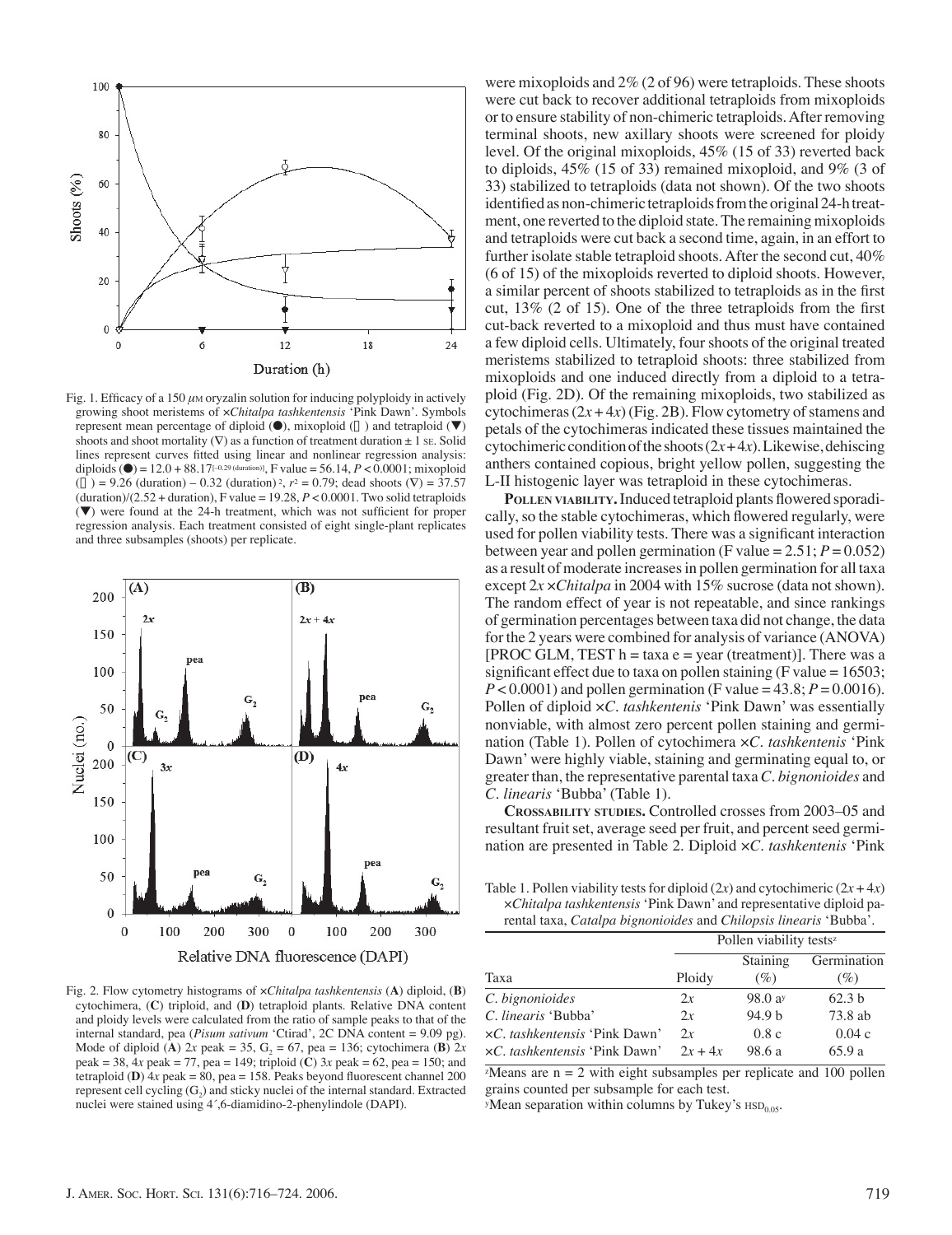|                                                |                                                  |              |                        |          |                 | Seed              |
|------------------------------------------------|--------------------------------------------------|--------------|------------------------|----------|-----------------|-------------------|
|                                                |                                                  | Pollinations | Fruit set <sup>z</sup> |          | Avg per         | Germination       |
| Maternal parent                                | Pollen source                                    | (no.)        | (no.)                  | $(\%)$   | fruit $(no.)^y$ | $(\%)$            |
| $\times C$ , tashkentensis 'Pink Dawn' 2x      | selfed                                           | 459          | $\Omega$               | $\Omega$ |                 | ---               |
|                                                | Catalpa bignonioides 2x                          | 619          | $\Omega$               | $\Omega$ | ---             | ---               |
|                                                | Chilopsis linearis 'Bubba' 2x                    | 129          | $\Omega$               | $\Omega$ | $---$           | $- - -$           |
| $\times C$ , tashkentensis 'Pink Dawn' 2x + 4x | selfed                                           | 581          | 118                    | 20.3     | 50.5            | 80.7              |
|                                                | $C.$ bignonioides $2x$                           | 1390         | 229                    | 16.5     | 94.1            | 19.5              |
|                                                | C. linearis 'Bubba' 2x                           | 243          | 2                      | 0.8      | 60.0            | 0.0               |
| $\times C$ , tashkentensis 'Pink Dawn' $4x$    | C. linearis 'Bubba' 2x                           | 43           | $\Omega$               | $\Omega$ | ---             |                   |
| $C.$ linearis 'Bubba' $2x$                     | $\times C$ , tashkentensis 'Pink Dawn' 2x        | 103          | $\Omega$               | $\Omega$ | $---$           | $- - -$           |
|                                                | $\times C$ , tashkentensis 'Pink Dawn' $2x + 4x$ | 329          | 42                     | 12.8     | 28.0            | $0.17^{x}$        |
|                                                | xC. tashkentensis 'Pink Dawn' 4x                 | 57           | 12                     | 21.1     | 42.7            | 0.01x             |
| <i>C. linearis</i> 'Burgundy Lace' $2x$        | $C.$ linearis 'Bubba' $2x$                       | 53           | 12                     | 22.6     | 35.8            | 29.3              |
|                                                | $\times C$ , tashkentensis 'Pink Dawn' 2x + 4x   | 80           | 11                     | 13.7     | 112.3           | 0.32 <sub>x</sub> |

Table 2. Fruit set and seed germination for controlled pollinations between diploid (2*x*), cytochimera (2*x* + 4*x*) and tetraploid (4*x*) ×*Chitalpa tashkentensis* 'Pink Dawn' and representative diploid parental taxa *Catalpa* and *Chilopsis.*

zIncludes immature fruit harvested for in vitro ovule and embryo experiments.

yAverage seed per fruit harvested at maturity (15 weeks after pollination), includes fully developed seeds with aborted embryos.

xFlow cytometry indicated these seedlings were diploid.

Dawn' failed to initiate fruit when self-pollinated, pollinated with *C. bignonioides* or *C. linearis*'Bubba', or when used to pollinate *C. linearis*'Bubba'. However, our cytochimera ×*C. tashkentenis* 'Pink Dawn' was both male and female fertile, with fruit and viable seed developing when selfed or pollinated with *C. bignonioides*. Selfed crosses yielded 50.5 seeds per fruit which germinated at 80.7%. Seedlings were tested via flow cytometry and found to be tetraploid. Cytochimeric ×*C. tashkentenis* 'Pink Dawn' x *Catalpa bignonioides* resulted in 16.5% fruit set, 94.1 seeds per fruit, and 19.5% germination. Flow cytometry of these seedlings showed that nearly all were triploids (Fig. 2C), although a few diploids and tetraploids were found (data not shown), apparently the result of the rare production of a viable haploid  $(n = 1x)$  egg cells in the cytochimera (for diploid seedlings) and unreduced pollen (*n* = 2*x*) from *C. bignonioides* (for tetraploid seedlings). No viable seed formed when the cytochimera or tetraploid ×*C. tashkentenis*'Pink Dawn' were pollinated with diploid*C. linearis* 'Bubba'. The reciprocal cross, *C. linearis* 'Bubba' x tetraploid ×*C. tashkentenis* 'Pink Dawn', resulted in 21.1% fruit set, 42.7 seeds per fruit, but essentially no seed germination (0.01%) (Table 2). The seedling of the one seed that germinated was found to be diploid (data not shown). Similar seed germination results occurred when *C. linearis* 'Bubba' or *C. linearis* 'Burgundy Lace' were pollinated with cytochimera ×*C. tashkentenis* 'Pink Dawn': 12.8% fruit set, 28.0 seeds per fruit, and 0% germination and 13.7% fruit set, 112.3 seeds per fruit, and 0.3% germination (all diploid), respectively. *Chilopsis linearis* 'Burgundy Lace' x 'Bubba' crosses resulted in 22.6% fruit set, 35.8 seeds per fruit, and 29.3% seed germination (Table 2).

**IN VITRO OVULE AND EMBRYO RESCUE.** Fruit from successful pollinations grew rapidly in length up to 7 WAP, reaching 25 cm or more, and then leveled off until mature at 14–15 WAP (data not shown). Embryos were first visible with the naked eye at 6 WAP and continued to grow, as measured transversally from cotyledon tip to tip, until 11 WAP. Mature embryos from viable crosses were between 4 and 9 mm (data not shown).

**EXPT. 1.** No ovules germinated for either cross at 2, 3, or 4 WAP or in the sucrose treatments of 80 g·L<sup>-1</sup> (data not shown). Coconut-water treatment was not significant in combined ANOVA

analysis, so this treatment was excluded from the final ANOVA for main plot factors [PROC GLM, TEST h = ploidylsucrose e=rep (ploidy  $\times$  sucrose)]. The main plot factor ploidy was significant (F value  $= 48.38, P < 0.0001$ ) as well as the interaction between ploidy  $\times$  sucrose  $\times$  WAP (F value = 13.9,  $P = 0.0005$ ) so data are presented for each ploidy level, sucrose, and WAP (Table 3). Triploid (3*x*) ovules germinated only in the 6 WAP and sucrose treatment of 20 g·L<sup>-1</sup>. Tetraploid  $(4x)$  ovules germinated at both 5 and 6 WAP and both levels of sucrose. At 5 WAP, highest germination of 4*x* ovules (30%) occurred in the sucrose treatment of 40 g·L–1. At 6 WAP, there was a reversal, with greatest germination of 4*x* ovules (25%) in sucrose at 20 g·L–1. Ovules germinating in the presence of coconut-water had constricted, thickened roots with little secondary root development.

**EXPT. 2.** Analysis of variance revealed a significant sucrose main effect (F value = 10.07,  $P = 0.0003$ ) and coconut-water  $\times$ ploidy interaction (F value =  $6.39$ ,  $P = 0.016$ ) on germination of excised embryos at 6 WAP. Sucrose was partitioned into linear and lack of fit to linear components, with a significant linear effect  $(F)$ value =  $18.21$ ,  $P = 0.001$ ). Within a ploidy level, percent germination decreased linearly as sucrose concentration increased (Table 4). For 3*x* embryos, coconut-water had no effect on germination (8.3% vs. 7.0%, absent vs. present, respectively). The presence of

Table 3. In vitro germination for triploid (3*x*) and tetraploid (4*x*) ×*Chitalpa* ovules from ×*Chitalpa tashkentensis* 'Pink Dawn' (2*x* + 4*x*) x *Catalpa bignonioides* (2*x*) harvested 5 and 6 weeks after pollination (WAP) and plated at one of two sucrose concentrations.

| Embryo | Sucrosez           |                  | Germination $(\% )$ |  |
|--------|--------------------|------------------|---------------------|--|
| ploidy | $(g \cdot L^{-1})$ | 5 WAP            | 6 WAP               |  |
| 3x     | 20                 | 0.0              | 3.3a <sub>y</sub>   |  |
|        | 40                 | 0.0              | 0.0 <sub>b</sub>    |  |
| 4x     | 20                 | 5.0 <sub>b</sub> | 25.0a               |  |
|        | 40                 | 30.0a            | 13.4 <sub>b</sub>   |  |

zSchenk and Hildebrandt basal salts and vitamins supplemented with sucrose as indicated, 0.7% agar and pH adjusted to 5.7.

yWithin a ploidy level and WAP, mean  $(n = 5)$  germination between sucrose treatments followed by the same letter are not significantly different according to F tests at  $P < 0.05$ .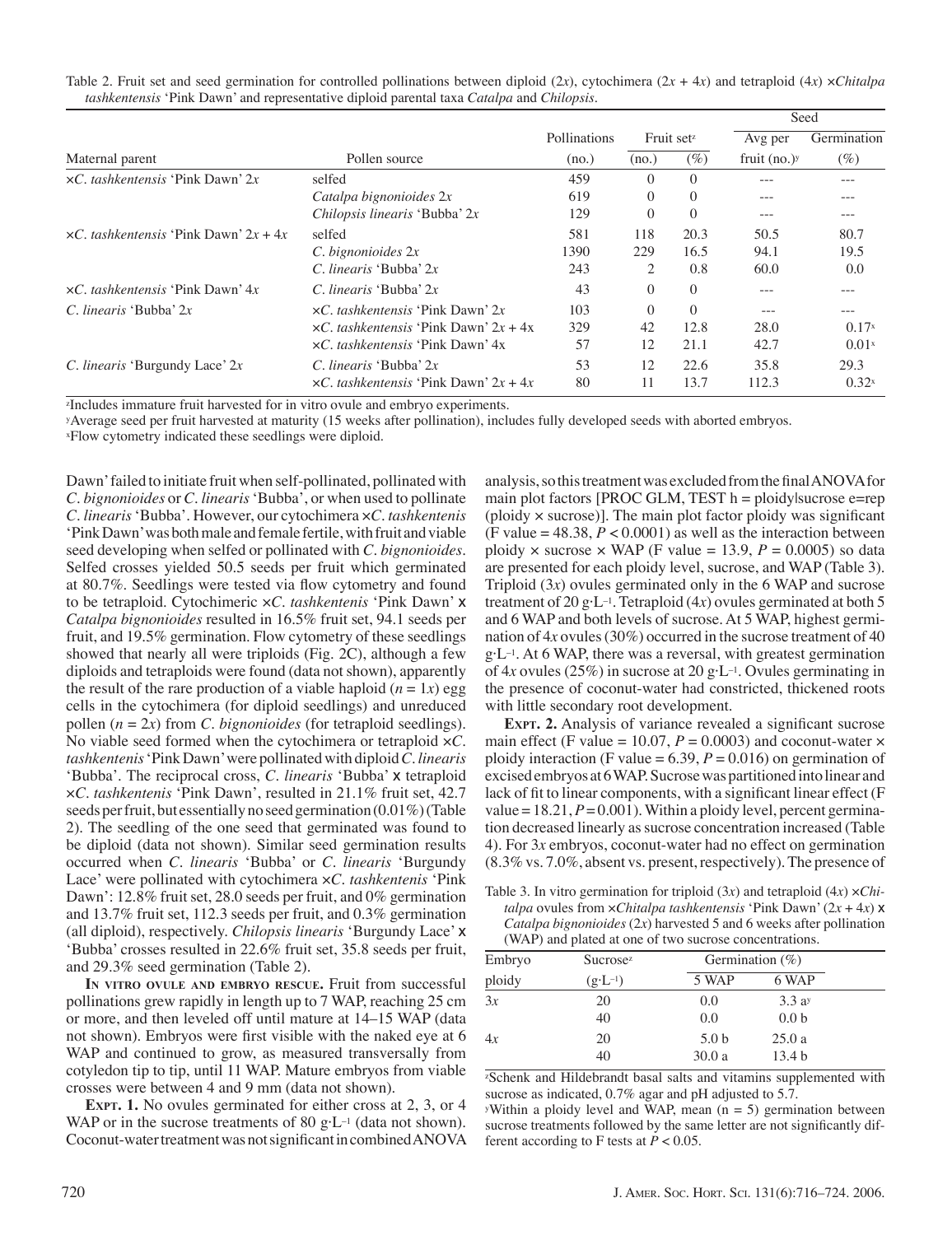Table 4. Effect of coconut-water and sucrose concentration on germination of ×*Chitalpa* embryos from ×*Chitalpa tashkentensis*'Pink Dawn'  $(2x + 4x)$  **x** *Catalpa bignonioides*  $(2x)$  crosses harvested 6 weeks after pollination.

|                 |                             | Germination $(\%)$ |         |  |
|-----------------|-----------------------------|--------------------|---------|--|
| Embryo          | <b>Sucrose</b> <sub>z</sub> | 2% coconut-water   |         |  |
| ploidy          | $(g \cdot L^{-1})$          | Absent             | Present |  |
| $\overline{3x}$ | 20                          | 20.8 <sub>y</sub>  | 16.7    |  |
|                 | 40                          | 4.2                | 4.2     |  |
|                 | 80                          | 0.0                | 0.0     |  |
| Meanx           |                             | 8.3c               | 7.0c    |  |
| 4x              | 20                          | 83.3               | 91.6    |  |
|                 | 40                          | 62.5               | 83.3    |  |
|                 | 80                          | 41.7               | 75.0    |  |
| Mean            |                             | 62.5 b             | 83.3 a  |  |

zSchenk and Hildebrandt basal salts and vitamins, supplemented with sucrose as indicated, 0.7% agar, and pH adjusted to 5.7.

<sup>y</sup>Significant linear effect for sucrose over each ploidy and coconut level  $(n = 4)$ , according to partitioned sums of squares (F value = 18.21, P  $= 0.0001$ ).

 $x$ Means (n = 12), summed over sucrose concentration, within rows or columns followed by the same letter are not significantly different at *P* < 0.05 based on least significant means pairwise comparisons.

coconut-water increased germination from 62.5% to 83.3% for 4*x* embryos. However, those embryos germinating in coconut-water had constricted, thickened roots as in Expt. 1.

**EXPT. 3.** At 7 WAP, 3*x* and 4*x* embryos on SH medium with sucrose at 20 g·L<sup>-1</sup> germinated across all  $GA_3$  concentrations (Table 5). Treatments were partitioned into absent ( $0 \mu M G A_3$ ) and present  $(1, 2, \text{ and } 4 \mu \text{M} \text{ GA}_3)$  for ANOVA analysis. The presence of  $GA_3$  significantly increased germination across each ploidy level (F value  $= 2069.34, P < 0.0001$ ), though perhaps to a lesser extent in the  $4x$  embryos, which resulted in a significant ploidy  $\times$  GA<sub>3</sub> interaction (F value = 10.65, *P* < 0.0001)].

**EXPT. 4.** Callus production of triploid *C. linearis* x (×*C. tashkentensis*  $2x + 4x$ *)* embryos was significantly affected by WAP  $(F \text{ value} = 7.56, P = 0.0004), \text{ with } 4, 5, \text{ or } 6 \text{ WAP resulting in}$ high callus production (Table 6). Weeks after pollination did not effect germination percent (F value =  $0.97$ ,  $P = 0.4402$ ) in part due to low germination across three of the harvest dates (4, 5, or 6 WAP). Excised embryos at 7 WAP were visually smaller than those at 6 WAP, and appeared flat and desiccated.

#### **Discussion**

Oryzalin treatment of apical meristems of ×*C. tashkentensis* 'Pink Dawn' was effective at inducing tetraploid cells, albeit in the form of mixoploid or chimeric shoots (Fig. 1). The prevalence of mixoploids over non-chimeric tetraploids in our treatments is a typical response when inducing polyploidy. In *Solanum* L. species, treating excised apical meristems of various dihaploid × diploid crosses and parental taxa with 28.8 *μ*M oryzalin in vitro resulted in low tetraploid conversion rates (0 to 12%, taxa dependent) and a preponderance of mixoploid plantlets (Chauvin et al., 2003). Väinölä (2000) exposed microshoots of three different *Rhododendron* L. taxa to either 30 or 150 *μ*M oryzalin for 24 or 48 h. The combined oryzalin treatments resulted in 37% mixoploids and 8% tetraploids, which is similar to the 34% and 2% for mixoploids and tetraploids, respectively, reported herein. Optimal treatments for inducing polyploid shoots should approach 50% mortality (Sanford, 1983). Our efficacy data demonstrate

| $GA_{3}^{\prime\prime}$ |                   | Germination $(\% )$ |                   |  |
|-------------------------|-------------------|---------------------|-------------------|--|
| $(\mu M)$               | 3x                | 4x                  | Mean <sup>x</sup> |  |
| $\overline{0}$          | 11.1 <sup>y</sup> | 30.6                | 20.8 <sub>b</sub> |  |
| 1                       | 100.0             | 100.0               |                   |  |
| 2                       | 100.0             | 100.0               | 99.1 a            |  |
| 4                       | 97.2              | 97.2                |                   |  |

<sup>z</sup>Schenk and Hildebrandt basal salts and vitamins supplemented with  $GA_3$ as indicated, sucrose at 20 g·L–1, 0.7% agar, and pH adjusted to 5.7. yMeans presented as  $GA_3$  treatment partitioned as absence (n = 12) or presence ( $n = 36$ ) of  $GA_3$  (0 vs. 1, 2, or 4  $\mu$ M, respectively) across ploidy levels (F value = 2069, *P* < 0.0001).  $x$ Means (n = 6) within a ploidy.

Table 6. Callus production and embryo germination for triploid (3*x*) ×*Chitalpa* embryos from *Chilopsis linearis* (2*x*) x ×*Chitalpa tashkentensis* 'Pink Dawn'  $(2x + 4x)$  crosses harvested 3, 4, 5, 6, or 7 weeks after pollination (WAP).

| <b>WAPz</b>    | Callus $(\%)$ | Germination $(\% )$ |  |
|----------------|---------------|---------------------|--|
| $\overline{3}$ | $47.9$ bcy    | 0.0 <sub>x</sub>    |  |
| 4              | 89.7 a        | 2.1                 |  |
| 5              | 87.5 a        | 2.1                 |  |
| 6              | 66.7 ab       | 4.2                 |  |
| 7              | 25.0c         | 0.0                 |  |
|                |               |                     |  |

zSchenk and Hildebrandt basal salts and vitamins supplemented with sucrose at 20 g·L<sup>-1</sup>, 0.7% agar, 1  $\mu$ M GA<sub>3</sub>, pH adjusted to 5.7, and harvested when indicated.

 $y$ Means (n = 6) followed by the same letter are not significantly different according to Fisher's protected least significance difference at  $\alpha = 0.05$ .

<sup>x</sup>WAP had no significant effect on germination (F value = 0.97,  $P =$ 0.4402).

that as shoot mortality increases up to the 24-h treatment, the remaining shoots are predominantly mixoploid with a few nonchimeric tetraploids (Fig. 1). Since our shoot mortality in the 24-h treatment was approaching 40%, a treatment >24 h may lead to increased incidence of tetraploid shoots. The prevalence of mixoploids can be attributed to gradations in mitotic activity within the apical meristem (Francis, 1997) such that some cells are cell-cycling faster than others and thus more susceptible to inhibition by oryzalin. Longer oryzalin treatments would ensure that a greater percentage of cells are exposed during cell-cycling. Furthermore, unless each apical initial cell in the meristem is doubled, the resulting shoot will be chimeric, displaying both diploid and tetraploid sectors (sectorial or mericlinal chimera). The ploidy level of leaves can be used as a surrogate for the ploidy level of axillary buds, since both share a common lineage with meristematic cells in the peripheral zone of the apical meristem (Tian and Marcotrigiano, 1994). Removing apical meristems forces axillary buds to break, and in a sectorial cytochimera, may result in axillary shoots comprised primarily of tetraploid cells. After two rounds of cutting back shoots and ploidy sampling, we were able to stabilize four non-chimeric tetraploids and two cytochimeras. Previous induction studies with rose (Kermani et al., 2003) and potato (Chauvin et al., 2003) have likewise required rescreening and propagation for stabilizing induced tetraploids.

Flow cytometry of leaf tissue of ×*Chitalpa* (Fig. 2A–D) permitted efficient screening and rescreening of ploidy levels. The flexibility of flow cytometry was further demonstrated by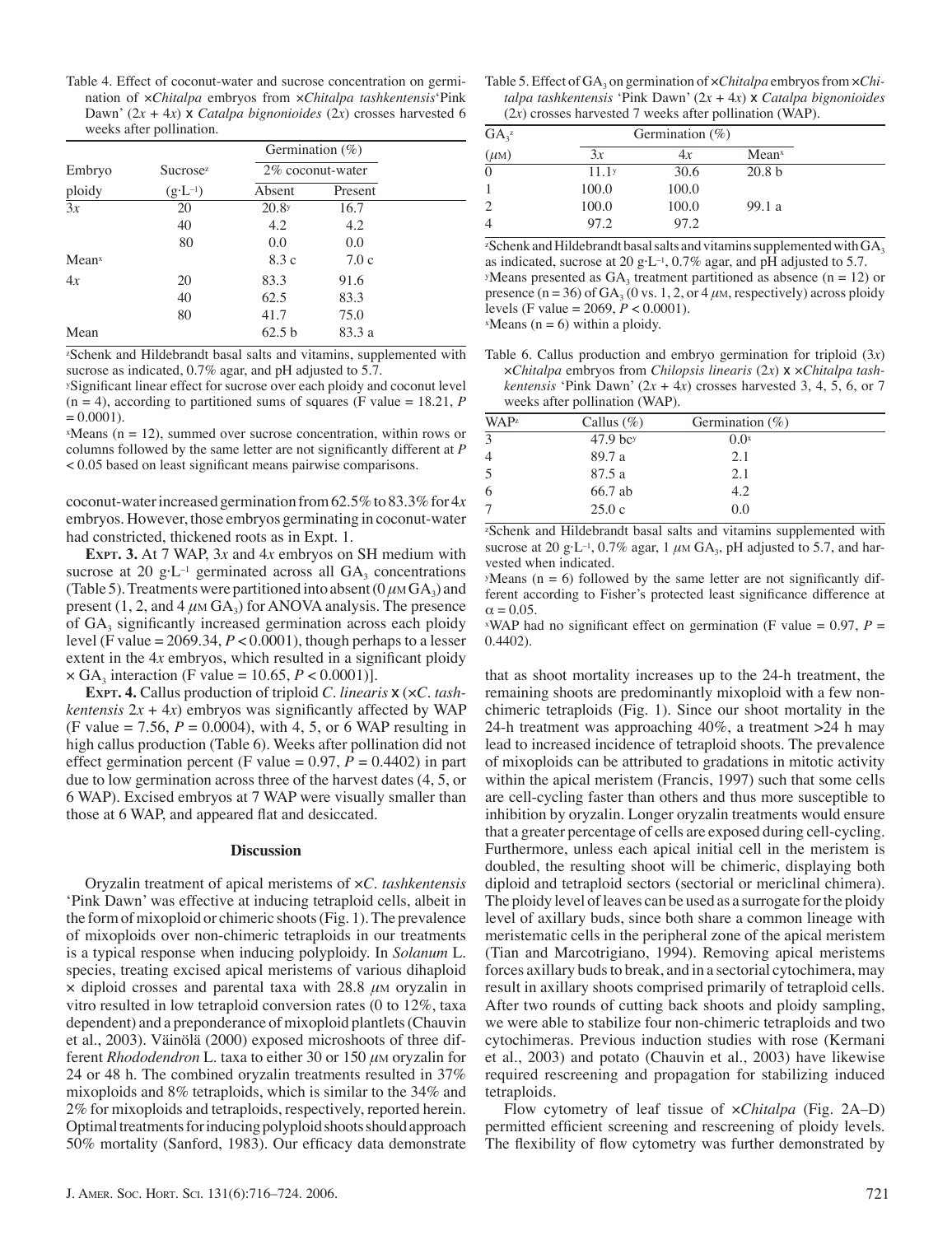identification of the chimeral state of stamens and petal tissues in our cytochimeras. Since angiosperm stamens typically are comprised of two histogenic layers, an L-I epidermis and L-II gamete-producing internal layers (Goldberg et al., 1993), it was assumed that our stable cytochimeras consisted of a 2*x* L-I epidermis and 4*x* L-II or LII-LIII histogenic layers.

Pollen grains in *Catalpa* spp. and *C. linearis* are united into tetrads with coarsely reticulate areoles (Gentry and Tomb, 1979). Both parental taxa exhibited high pollen viability and germination, although pollen viability may have been overestimated by the acetocarmine stain (Table 1). In diploid ×*Chitalpa*, the pollen grains form highly variable polyads, but rarely, if ever, tetrads (Elias and Wisura, 1991), indicating a high degree of sterility, which we confirmed using pollen viability and germination tests (Table 1). Cytochimera ×*Chitalpa* produced well-formed tetrads and pollen grains that stained and germinated in greater percentages than diploid ×*Chitalpa* and greater than or equal to the parent taxa, *C. bignonioides* and *C. linearis* (Table 1). Because our non-chimeric allotetraploids flowered sparsely, the cytochimeras became important for crossing studies, since for breeding purposes, they behaved primarily as allotetraploids (Pratt, 1983).

Concomitant with restoration of pollen viability was female fertility in the induced cytochimera and tetraploid ×*C. tashkentensis*. As suggested previously (Elias and Wisura, 1991), diploid ×*C. tashkentenis*'Pink Dawn' is completely female sterile, which was confirmed by selfing and crossing with *C. bignonioides* and *C. linearis* 'Bubba' (Table 2). Cytochimeric ×*C. tashkentensis* were selfed successfully and resulted in moderate seed production and germination*.* For viable crosses, fruit set never exceeded 25% of the flowers pollinated. In hand-pollination experiments with *Catalpa speciosa* (Ward. ex Barn.) Ward. ex Engelm., successful pollinations decline after the first four flowers are successfully pollinated, with the earliest flowers having the greatest fruit set and later flowers functioning as males only (Stephenson, 1979). Thus, in*C. speciosa* and perhaps*C. linearis* and fertile ×*Chitalpa,* fruit set is not limited by successful pollinations but appears to be regulated by the plant (Stephenson, 1980). Furthermore, Stephenson (1982) found that fruit set in natural populations of *C. speciosa* over a 2-year period varied from 7% and 20%, which is within our fruit set percentages for controlled crosses in the greenhouse for the various successful crosses. Both *Catalpa* spp. and *C. linearis* are self-incompatible (SI) (Petersen et al., 1982; Stephenson and Thomas, 1977). Late-acting self-incompatibility (LSI), a type of gametophytic self-incompatibility (GSI), is common in the Bignoniaceae (Gibbs and Bianchi, 1999), and GSI is often overcome upon induction of polyploidy (Lewis, 1947). Although it is not possible to separate self-sterility from SI reaction in our original diploid ×*C. tashkentensis*, the appearance of self-fertility in the induced allotetraploid ×*Chitalpa* raises the question of overcoming SI in tetraploid forms of *Catalpa* spp. and *C. linearis*.

Cytochimeric ×*C. tashkentensis* were crossed successfully with *C. bignonioides*, with fruit set similar to that from selfing, but twice as much seed per fruit (50.5 vs. 94.1 seeds) developed and germination was only 19.5%. The recovery of triploids in this cross demonstrates lack of a triploid block when a tetraploid female is pollinated by a diploid male, as predicted by the endosperm balance number theory (EBN) (Johnston et al., 1980). Pollination of cytochimeric ×*C. tashkentensis* with *C. linearis* 'Bubba' resulted in extremely poor fruit set with 60.0 seeds per fruit that were not viable. This may represent a prefertilization

gametophytic incompatibility (e.g., failure of pollen germination and pollen tube growth). When *C. linearis*'Bubba' or 'Burgundy Lace' were pollinated with cytochimeric and tetraploid ×*C. tashkentensis*, fruit set ranged from 12.8% to 21.1% and average seed from 28.8 to 112.3 but again, no viable triploid seed was produced, as predicted by EBN. Seedlings recovered from these crosses were all diploid, evidence that triploid embryos triggered fruit set and maturation before aborting. This allowed for the recovery of diploid progeny that were the result of the rare production of viable pollen with a haploid chromosome number from the cytochimera and tetraploid plants (Sanford, 1983). Development of stamens involves contributions of all three histogenic layers (Dermen and Stewart, 1973), but sporogenesis originates and the anther sac is derived from the L-II layer. Chimeric plants are not completely stable, with frequent replacement or displacement of histogenic layers occurring from cells derived from adjacent layers. Our cytochimeric ×*C. tashkentenis* must have produced rare, viable haploid pollen from displacement of the tetraploid L-II with a diploid cell from L-I or L-III. Diploid pollen produced by the tetraploid L-II fertilized haploid eggs in*C. linearis,*forming triploid embryos which trigger seed set and fruit maturation, but which later abort, leaving only the rare, diploid embryo to develop. In the original sterile diploid ×*C. tashkentenis* 'Pink Dawn', viable pollen grains are only occasionally observed (Table 1). The one diploid seedling that resulted from the seed of*C. linearis*'Bubba' crossed with our non-chimeric tetraploid, again maybe the result of the rare production of haploid pollen grains from the induced tetraploid male parent.

In the present investigation, fruit of ×*C. tashkentensis* and *C. linearis* grew rapidly in length the first 7 WAP, then leveled off until maturation 14 or 15 WAP. Fruits of *C. speciosa* accumulate dry matter and proteins slowly during the first 6 WAP, then rapidly for the next several weeks (Stephenson, 1980). Rapid cell division and elongation in ×*Chitalpa*, and the transition to dry matter and protein accumulation in *C. speciosa*, appear to coincide with growth of the embryos, which was first noted 6 WAP. Ovule and embryo culture experiments one through three utilized selfed cytochimeric ×*C. tashkentenis* and crosses with diploid *C. bignonioides,* a cross that was subsequently shown to be viable and led to triploid progeny (Fig. 2C).

Previous research has demonstrated suitability of SH basal salts for micropropagation of *C. bignonioides* (Wysokinska and Swiatek, 1989) and*C. ovata*G. Don. (Lisowska and Wysokinska, 2000). In Expt. 1, tetraploid and triploid ovules harvested prior to 5 WAP failed to germinate in our SH medium and tissue culture system. In ovule culture may be inappropriate for heterotrophic embryos embedded in excess ovule tissue, which may impede uptake and translocation of vitamins and nutrients from the medium, although embryo germination as high as 30% was observed. Five WAP for tetraploids and 6 WAP for triploids, in ovule embryos may have developed sufficiently on the plant to reach a developmental stage responsive to lower sucrose concentrations. There was a benefit of higher sucrose for tetraploid ovules 5 WAP, but not at 6 WAP, and may also reflect increased development of in ovule embryos, with higher osmolarity beneficial at a younger developmental stage (Bridgen, 1994; Sharma et al., 1996).

In Expt. 2, embryos were excised 6 WAP. High sucrose concentrations inhibited germination of excised embryos of ×*Chitalpa* and have been known to prevent precocious germination of embryos in vitro (Sharma et al., 1996). Although coconut-water had no effect on intact ovules, for excised embryos there was a slight increase in germination for tetraploid embryos but no ef-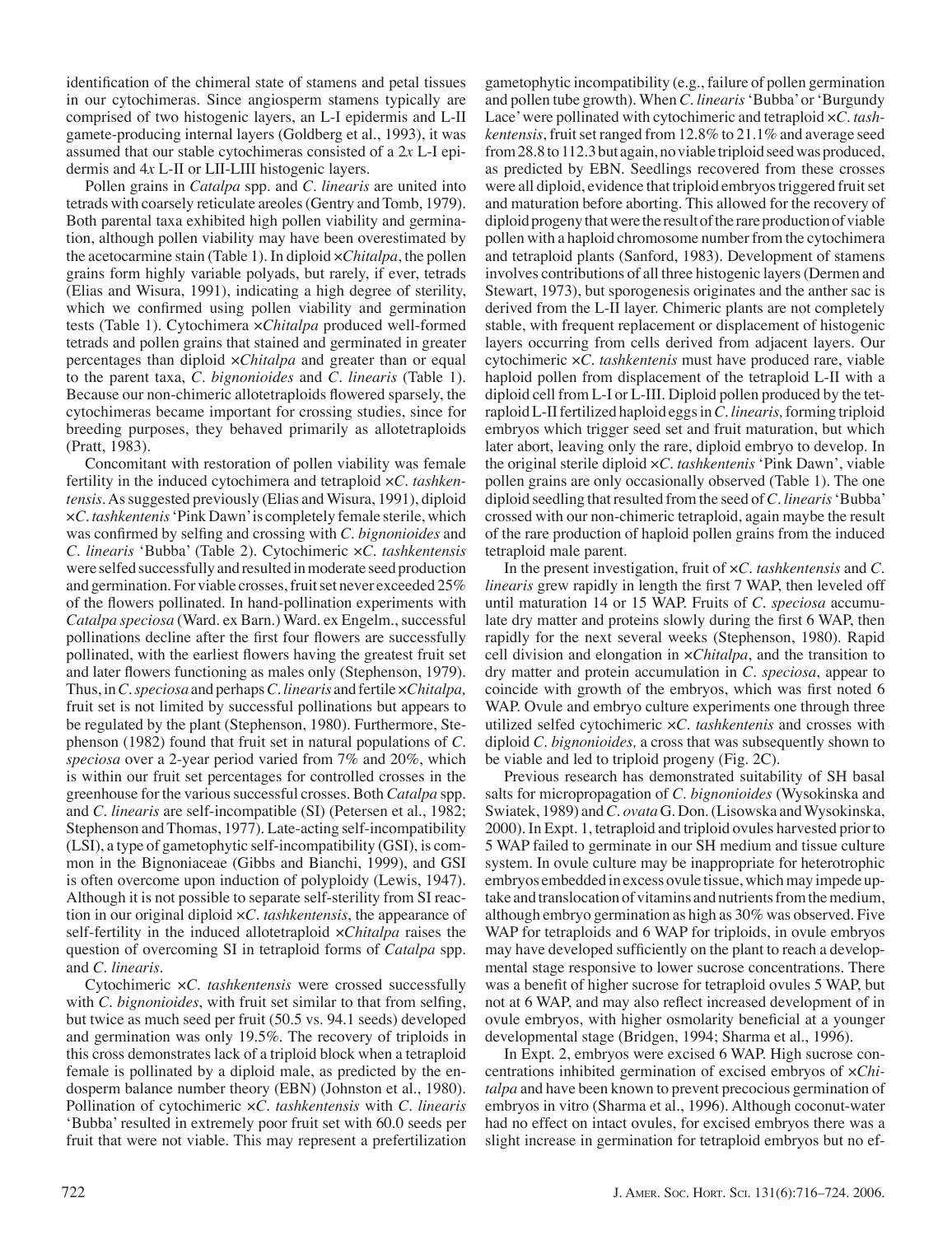fect on triploids. Germination in coconut-water, or in sucrose at  $80 \text{ g} \cdot L^{-1}$ , led to constricted, thickened roots, possibly an effect of higher osmolarity.

In Expt. 3, excised embryos at 7 WAP were treated with  $GA<sub>3</sub>$ , a hormone that promotes germination in tissue culture (Sharma et al., 1996). The presence of  $GA_3$  from 1 to 4  $\mu$ M significantly increased germination for triploids and tetraploids, indicating harvesting embryos, independent of the ploidy level, at 7 WAP could lead to high germination rates in vitro. These first three experiments demonstrated that germination of embryos from crosses of  $\times C$ . tashkentenis  $(2x + 4x) \times C$ . bignonioides  $(2x)$  are possible as early 5 WAP for tetraploids, and 6 WAP for triploids, with high germination by 7 WAP for both crosses. Seeds harvested from this cross germinated at 19.5%, indicating a triploid block does not exist in this direction with these parents. The reciprocal cross, *C. bignonioides* (2*x*)  $\times$   $\times$ *C. tashkentenis* (2*x* + 4*x*), was not performed due to a lack of flowering *C. bignonioides* at the MHCREC.

Early observations from pollination experiments indicated that a triploid block may be present, as predicted by EBN theory, when diploid *C. linearis* is pollinated by tetraploid ×*C. tashkentensis*. Using the media optimized for germination of viable tetraploid and triploid embryos, we investigated timing of harvest of *C. linearis* fruit, with the hypothesis that our previous optimized SH medium was sufficient to rescue triploid embryos with poor endosperm development as a result of violating the 2 maternal : 1 paternal genome ratio in the endosperm (Expt. 4). We were able to recover triploid embryos at 4, 5, and 6 WAP, but germination rate was never >5%. Abundant callus was produced up to 6 WAP, facilitating future studies to investigate somatic embryogenesis and shoot organogenesis from triploid callus as an alternative to rescuing intact triploid embryos. By 7 WAP, the embryos appeared to be degenerating, with significantly lower callus production and no germination was induced. Maximum embryo development, and hence optimal timing for excising embryos, of *C. linearis* ( $2x$ )  $x \times C$ *. tashkentenis* ( $2x + 4x$ ) was after 3 WAP but before 7 WAP. Lack of seed germination from mature fruit of this cross, combined with observations of degenerate embryos, indicates a triploid block exists in this direction. Late abortion of embryos (i.e., embryos beyond the torpedo stage) is often the result of nutritional imbalances or starvation of the embryo from poor endosperm development (Mont et al., 1993), which itself is a result of violation of EBN (Carputo et al., 1999). Although coconut-water and sucrose concentrations  $>20$  g·L<sup>-1</sup> were not appropriate for in ovule embryos and excised embryos from viable triploid crosses, they may be appropriate as a source of unreduced organic nitrogen or increased osmolarity, respectively, for culturing embryos with poor endosperm development from triploid crosses that violate EBN (Sharma et al., 1996). Further studies will be needed to optimize our media for increasing germination of embryos of ×*Chitalpa* earlier than 7 WAP in crosses in the direction of the triploid block.

Results herein demonstrate the feasibility of inducing polyploidy in vegetative meristems of ×*C. tashkentenis* and isolation and recovery of stable, allotetraploid breeding clones. Discovery of self-fertility in allotetraploid ×*Chitalpa* allows for production of advanced generations with increased recombination between genomes of*Catalpa* spp. and*C. linearis*. Introgression of desired traits from *Catalpa* spp. is possible due to absence of a triploid block when crossing with allotetraploid ×*Chitalpa*. Failure of crosses between allotetraploid ×*C. tashkentenis* and *C. linearis*in either direction, either due to pollen–pistil interactions or a triploid block is an important note. Embryo rescue of these crosses were successful, although methods for increasing the cross successes are needed to increase the number of embryos for evaluation. Use of *C. linearis* as a breeding parent is desirable owing to superior flower colors, foliage, and plant habit, and tolerances to high temperatures and drought available within germplasm of *C. linearis*. Integration of these traits can lead to development of novel, improved selections of ×*Chitalpa* that increases the palette of small trees tolerant of wide extremes in growing conditions present in urban environments.

#### **Literature Cited**

- Bajer, A.S. and J. Molè-Bajer. 1986. Drugs with colchicine-like effects that specifically disassemble plant but not animal microtubules. Ann. New York Acad. Sci. 466:767–784.
- Bartels, P.G. and J.L. Hilton. 1973. Comparison of trifluralin, oryzalin, pronamide, propham, and colchicine treatments on microtubules. Pesticide Biochem. Physiol. 3:462–472.
- Beyl, C.A. 2000. Getting started with tissue culture-media preparation, sterile technique, and laboratory equipment, p. 21–38. In: R.N. Trigiano and D.J. Gray (eds.). Plant tissue culture concepts and laboratory excercises. CRC Press, Boca Raton, Fla.
- Bridgen, M.P. 1994. A review of plant embryo culture. HortScience 29:1243–1246.
- Brewbaker, J.L. and B.H. Kwack. 1963. The essential role of calcium ion in pollen germination and pollen tube growth. Amer. J. Bot. 50:859–865.
- Brubaker, C.L., A.H.D. Brown, J.M. Stewart, M.J. Kilby, and J.P. Grace. 1999. Production of fertile hybrid germplasm with diploid Australian *Gossypium* species for cotton improvement. Euphytica 108:199–213.
- Carputo, D., L. Monti, J.E. Werner, and L. Frusciante. 1999. Uses and usefulness of endosperm balance number. Theor. Appl. Genet. 98:478–484.
- Chauvin, J.E., C. Souchet, J.P. Dantec, and D. Ellissèche. 2003. Chromosome doubling of 2x*Solanum*species by oryzalin: Method development and comparison with spontaneous chromosome doubling in vitro. Plant Cell Tissue Organ Cult. 73:65–73.
- Cole, P. and B. Melton. 1986. Self- and cross-compatibility relationships among genotypes and between ploidy of the rose. J. Amer. Soc. Hort. Sci. 111:122–125.
- de Laat, A.M.M., W. Göhde, and M.J.D.C. Vogelzang. 1987. Determination of ploidy of single plants and plant populations by flow cytometry. Plant Breeding 99:303–307.
- Dermen, H. and R.N. Stewart. 1973. Ontogenetic study of floral organs of peach (*Prunus persica*) utilizing cytochimeral plants. Amer. J. Bot. 60:283–291.
- Doležel, J. 1991. Flow cytometric analysis of nuclear DNA content in higher plants. Phytochem. Analysis 2:143–154.
- Doležel, J., J. Greilhuber, S. Lucretti, A. Meister, M.A. Lysák, L. Nardi, and R. Obermayer. 1998. Plant genome size estimation by flow cytometry: Inter-laboratory comparison. Ann. Bot. 82:17–26.
- Elias, T.S. and W. Wisura. 1991. ×*Chitalpatashkentensis*(Bignoniaceae), an intergeneric hybrid of ornamental value. Baileya 23:139–144.
- Francis, D. 1997. The stem cell concept applied to shoot meristems of higher plants, p. 59–73. In: C.S. Potten (ed.). Stem cells. Academic Press, San Diego.
- Galbraith, D.W., K.R. Harkins, J.M. Maddox, N.M. Ayres, D.P. Sharma, and E. Firoozabady. 1983. Rapid flow cytometric analysis of the cell cycle in intact plant tissues. Science 220:1049–1051.
- Gentry, A.H. and S. Tomb. 1979. Taxonomic implications of Bignoniaceae palynology. Ann. Missouri Bot. Garden 66:756–777.
- Gibbs, P.E. and M.B. Bianchi. 1999. Does late-acting self-incompatibility (LSI) show family clustering? Two more species of Bignoniaceae with LSI: *Dolichandra cynanchoides* and *Tabebuia nodosa*. Ann. Bot. 84:449–457.